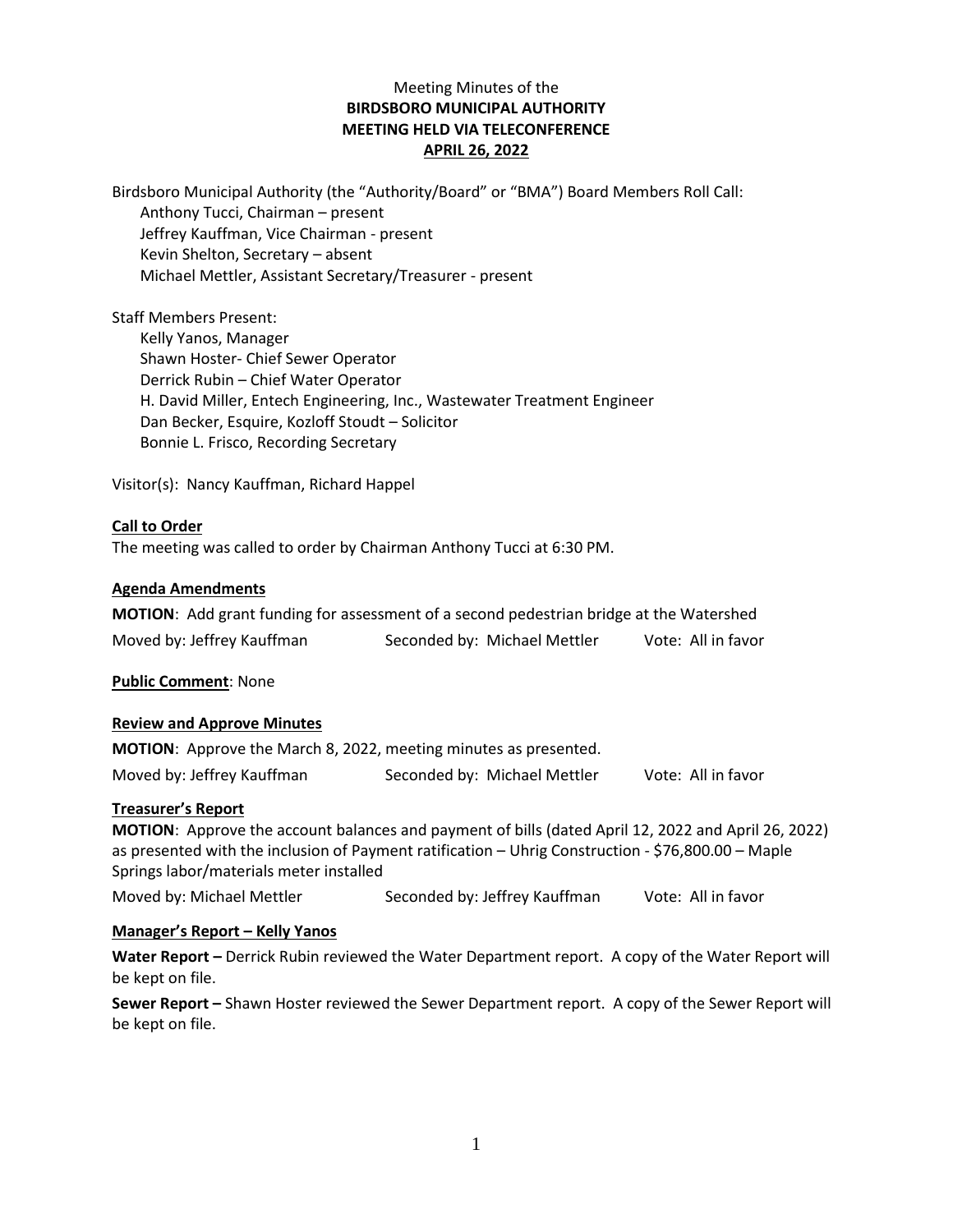| Pipe Locator – Approval to purchase for a cost of \$3,106 |                                                                                                                                                                                                                  |                    |
|-----------------------------------------------------------|------------------------------------------------------------------------------------------------------------------------------------------------------------------------------------------------------------------|--------------------|
|                                                           | MOTION: Approve the purchase of a pipe locator from Exeter Supply Co, Inc. for a cost of \$3,106.                                                                                                                |                    |
| Moved by: Michael Mettler                                 | Seconded by: Jeffrey Kauffman                                                                                                                                                                                    | Vote: All in favor |
| Push Camera - Approval to purchase for a cost of \$8,220  |                                                                                                                                                                                                                  |                    |
|                                                           | MOTION: Approve purchase of push camera from A&H Equipment for a cost of \$8,220.                                                                                                                                |                    |
| Moved by: Jeffrey Kauffman                                | Seconded by: Michael Metter                                                                                                                                                                                      | Vote: All in favor |
| <b>WWTP Programmable Logic Controller (PLC)</b>           |                                                                                                                                                                                                                  |                    |
| SCADA HMI at a cost not to exceed \$4,200.                | MOTION: Approve having OCC integrate the existing influent pumping system PLC with the existing                                                                                                                  |                    |
| Moved by: Jeffrey Kauffman                                | Seconded by: Michael Metter                                                                                                                                                                                      | Vote: All in favor |
| 2nd Pedestrian Bridge Grant                               |                                                                                                                                                                                                                  |                    |
| this purpose.                                             | MOTION: Approve a cost not to exceed \$7,500 for site assessment, permitting, start of pre-construction<br>phase work for a 2nd Pedestrian Bridge. Manager Yanos to see if the Lands Trust Funds may be used for |                    |
| Moved by: Anthony Tucci                                   | Seconded by: Michael Metter                                                                                                                                                                                      | Vote: All in favor |
| <b>5K Memorial Run at Watershed</b>                       |                                                                                                                                                                                                                  |                    |
| the receipt of proof of liability insurance.              | MOTION: Approve the 5K Memorial Run at the Watershed on Sunday, September 28 contingent upon                                                                                                                     |                    |
| Moved by: Jeffrey Kauffman                                | Seconded by: Michael Metter                                                                                                                                                                                      | Vote: All in favor |
| Paving of Hampton Street and the Water Plant Area         |                                                                                                                                                                                                                  |                    |
|                                                           | MOTION: Approve the paving of Hampton Street and the Water Plant area.                                                                                                                                           |                    |
| Moved by: Anthony Tucci                                   | Seconded by: Jeffrey Kauffman                                                                                                                                                                                    | Vote: All in favor |
| <b>Rustic Park Bridge Repairs</b>                         |                                                                                                                                                                                                                  |                    |
| exceed \$6,000.                                           | MOTION: Approve BMA to pay for half the cost of the Rustic Park Bridge repairs with a cost not to                                                                                                                |                    |
| Moved by: Anthony Tucci                                   | Seconded by: Jeffrey Kauffman                                                                                                                                                                                    | Vote: All in favor |
| <b>Ratify Resolution 2022-1</b>                           |                                                                                                                                                                                                                  |                    |
| Birdsboro Municipal Authority.                            | MOTION: Ratify approval of Resolution 2022-1 recognizing Deborah Murphy for her service on the                                                                                                                   |                    |
| Moved by: Michael Mettler                                 | Seconded by: Anthony Tucci                                                                                                                                                                                       | Vote: All in favor |
| <b>Accept Deborah Murphy's resignation, with regret</b>   |                                                                                                                                                                                                                  |                    |
| MOTION: Accept Deborah Murphy's resignation, with regret. |                                                                                                                                                                                                                  |                    |
| Moved by: Jeffrey Kauffman                                | Seconded by: Michael Mettler                                                                                                                                                                                     | Vote: All in favor |